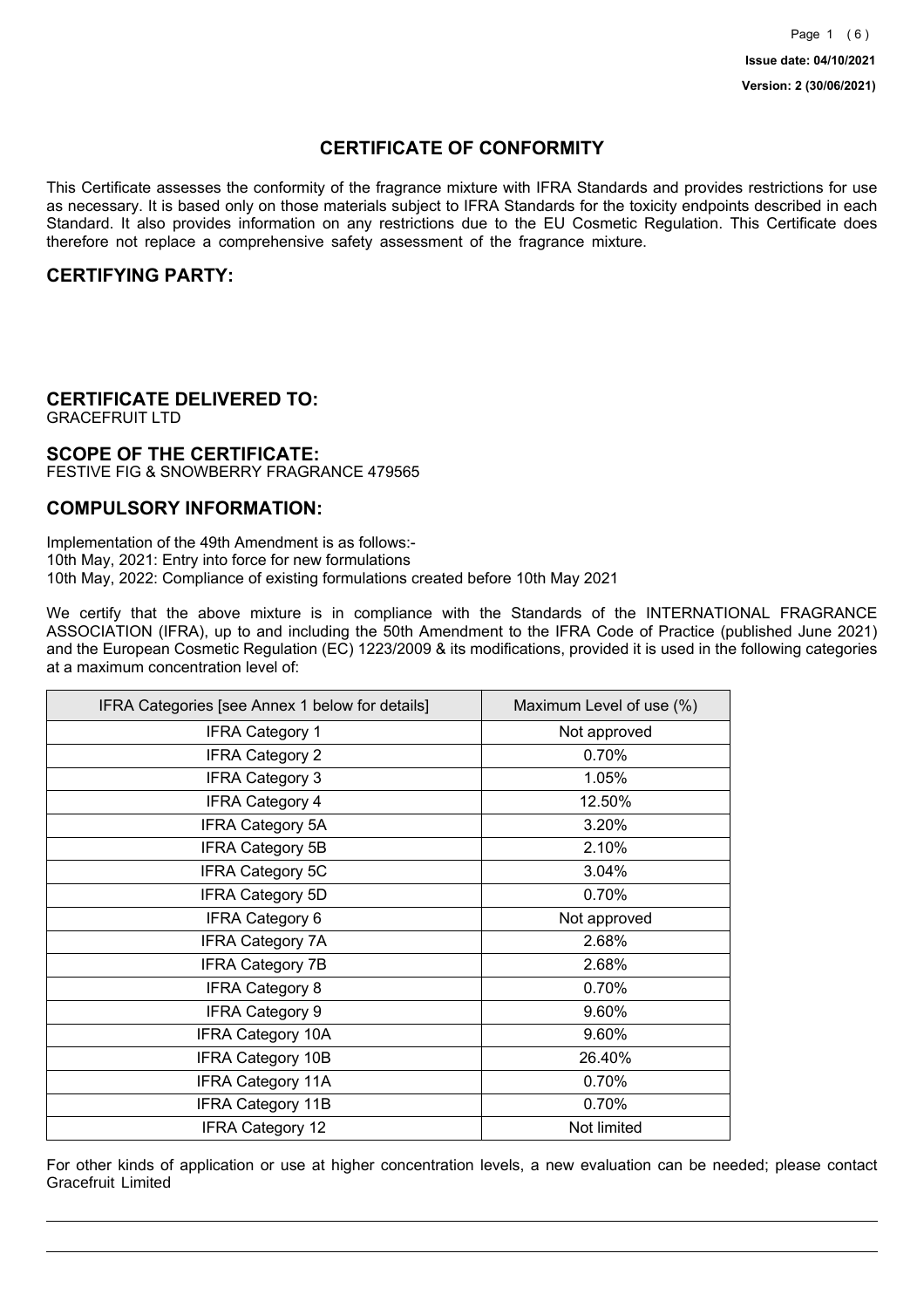## **EU COSMETIC INFORMATION:**

We certify that the above mixture is in compliance with the EU Cosmetic Regulation 1223/2009 and its amendments, provided it is used in the following applications at a maximum concentration level of:

| <b>Cosmetic Application</b>      | Maximum Level of use (%) |
|----------------------------------|--------------------------|
| Fine Fragrance                   | 20.03%                   |
| Eau de Toilette                  | 20.03%                   |
| Fragrancing cream                | 20.03%                   |
| Rinse off cosmetic products      | 20.03%                   |
| Other leave-on cosmetic products | 20.03%                   |
| Oral products                    | Not approved             |

Regulatory Affairs Department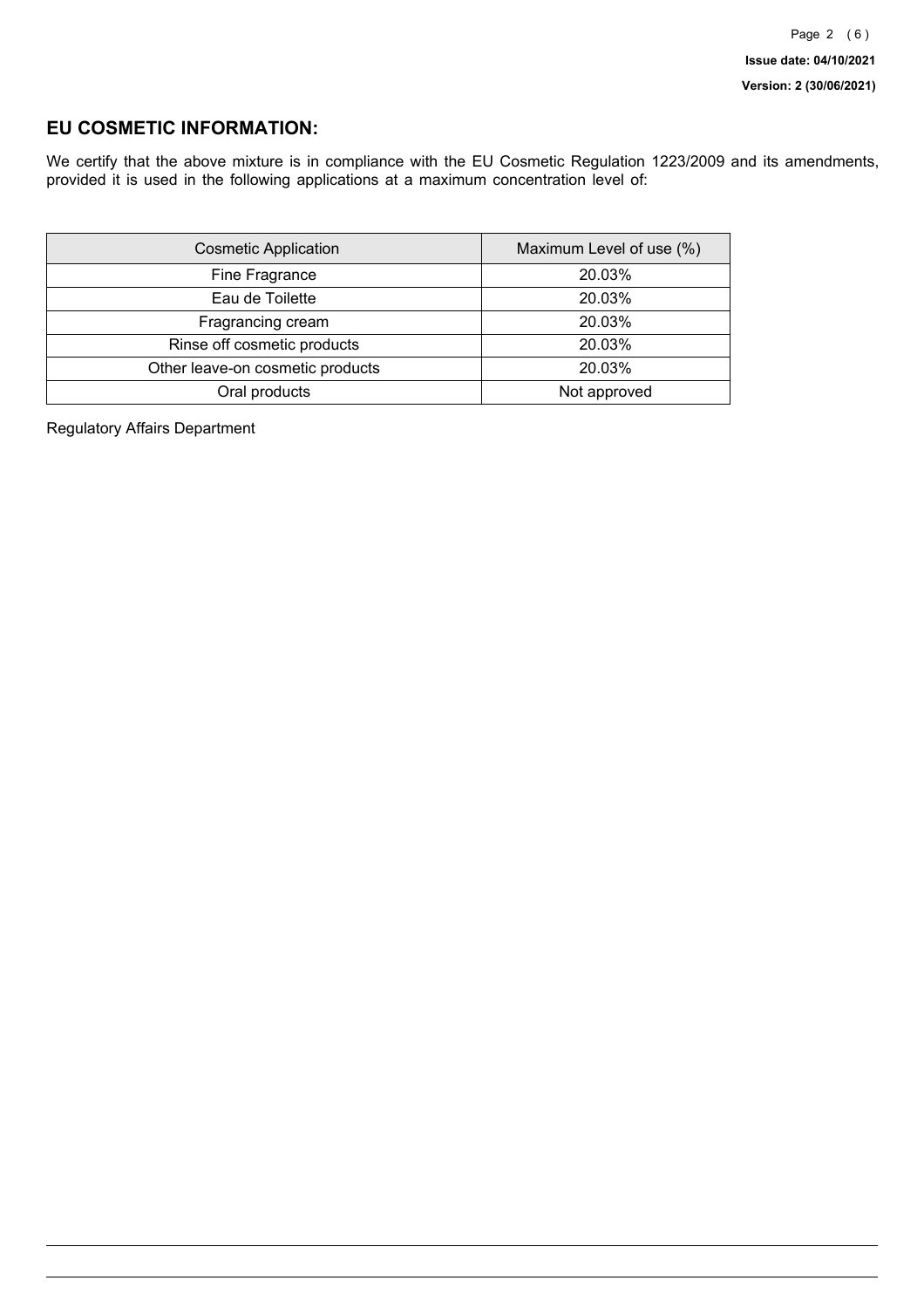### **ANNEX 1**

Below is an extract of information provided by IFRA in relation to types of application present in each IFRA Category. Additional information about IFRA Categories can be found in the Guidance to IFRA Standards, issued by IFRA.

| <b>IFRA Category</b>     | Product Type                                                                                                                                                                                                                                                                                                                                                                                                                                                                                                                                                                                                                                                                                                                                                                                                                                                                                                                                 |
|--------------------------|----------------------------------------------------------------------------------------------------------------------------------------------------------------------------------------------------------------------------------------------------------------------------------------------------------------------------------------------------------------------------------------------------------------------------------------------------------------------------------------------------------------------------------------------------------------------------------------------------------------------------------------------------------------------------------------------------------------------------------------------------------------------------------------------------------------------------------------------------------------------------------------------------------------------------------------------|
| <b>IFRA Category 1</b>   | Products applied to the lips: Lip products e.g. lipstick, lip balm; Childrens toys                                                                                                                                                                                                                                                                                                                                                                                                                                                                                                                                                                                                                                                                                                                                                                                                                                                           |
| <b>IFRA Category 2</b>   | Products applied to the axillae: Deodorant and antiperspirant products of all types; Body sprays/mists                                                                                                                                                                                                                                                                                                                                                                                                                                                                                                                                                                                                                                                                                                                                                                                                                                       |
| <b>IFRA Category 3</b>   | Products applied to the face/body using fingertips: Eye products e.g. eye make-up, eye moisturizer; Facial<br>make-up; Make-up remover; Nose pore strips; Wipes for face, neck, hands, body; Facial masks; Body<br>and face paint                                                                                                                                                                                                                                                                                                                                                                                                                                                                                                                                                                                                                                                                                                            |
| <b>IFRA Category 4</b>   | Products related to fine fragrance: Hydroalcoholic and non-hydroalcoholic fine fragrance of all types e.g.<br>Eau de Toilette, Parfum, Cologne, solid perfume, fragrancing cream, aftershaves of all types; Ingredients<br>of perfume and fragrance mixtures for cosmetic kits; Scent pads; Scent strips                                                                                                                                                                                                                                                                                                                                                                                                                                                                                                                                                                                                                                     |
| <b>IFRA Category 5A</b>  | Body lotion products applied to the body using the hands (palms), primarily leave on: Foot care products<br>e.g. creams, powders; Insect repellent for application to the skin; All powders and talc (excluding baby<br>powders and talc)                                                                                                                                                                                                                                                                                                                                                                                                                                                                                                                                                                                                                                                                                                    |
| IFRA Category 5B         | Face moisturizer products applied to the face using the hands (palms), primarily leave on: Facial toner;<br>Facial moisturizers and creams                                                                                                                                                                                                                                                                                                                                                                                                                                                                                                                                                                                                                                                                                                                                                                                                   |
| IFRA Category 5C         | Hand cream products applied to the hands using the hands (palms), primarily leave on: Hand cream; Nail<br>care products including cuticle creams; Hand sanitizers                                                                                                                                                                                                                                                                                                                                                                                                                                                                                                                                                                                                                                                                                                                                                                            |
| <b>IFRA Category 5D</b>  | Baby creams, baby oils and baby talc: Baby cream/lotion, baby oil, baby powders and talc                                                                                                                                                                                                                                                                                                                                                                                                                                                                                                                                                                                                                                                                                                                                                                                                                                                     |
| IFRA Category 6          | Products with oral and lip exposure: Toothpaste; Mouthwash, including breath sprays; Toothpowder,<br>strips, mouthwash tablets                                                                                                                                                                                                                                                                                                                                                                                                                                                                                                                                                                                                                                                                                                                                                                                                               |
| <b>IFRA Category 7A</b>  | Rinse-off products applied to the hair with some hand contact: Hair permanent or other hair chemical<br>treatments (rinse-off) e.g. relaxers, including rinse-off hair dyes                                                                                                                                                                                                                                                                                                                                                                                                                                                                                                                                                                                                                                                                                                                                                                  |
| <b>IFRA Category 7B</b>  | Leave-on products applied to the hair with some hand contact: Hair sprays of all types e.g. pumps,<br>aerosol sprays; Hair styling aids non sprays e.g. mousse, leave- on conditioners; Hair permanent or other<br>hair chemical treatments (leave-on) e.g. relaxers, including leave-on hair dyes; Shampoo - Dry (waterless<br>shampoo); Hair deodorizer                                                                                                                                                                                                                                                                                                                                                                                                                                                                                                                                                                                    |
| <b>IFRA Category 8</b>   | Products with significant anogenital exposure: Intimate wipes; Tampons; Baby wipes; Toilet paper (wet)                                                                                                                                                                                                                                                                                                                                                                                                                                                                                                                                                                                                                                                                                                                                                                                                                                       |
| IFRA Category 9          | Products with body and hand exposure, primarily rinse off: Bar soap; Liquid soap; Shampoo of all type;<br>Conditioner (rinse-off); Body washes and shower gels of all types; Baby wash, bath, shampoo; Bath gels,<br>foams, mousses, salts, oils and other products added to bathwater; Cleanser for face (rinse-off); Shaving<br>creams of all types e.g. stick, gels, foams; All depilatories (including facial) and waxes for mechanical hair<br>removal; Foot care products (feet are placed in a bath for soaking); Shampoos for pets                                                                                                                                                                                                                                                                                                                                                                                                   |
| <b>IFRA Category 10A</b> | Household care excluding aerosol / spray products: Hand wash laundry detergent; Laundry pre-treatment<br>of all types e.g. paste, sprays, sticks; Machine laundry detergents with skin contact e.g. liquids, powders;<br>Fabric softeners of all types including fabric softener sheets; Ironing water; Hand dishwashing detergent;<br>Hard surface cleaners of all types e.g. bathroom, kitchen cleansers, furniture polish; Toilet seat wipes;<br>Household cleaning products, other types including fabric cleaners, carpet cleaners, furniture polishes<br>sprays and wipes, stain removers, treatment products for textiles e.g. starch sprays; Floor wax; Dry<br>cleaning kits; Fragranced oil for lamp ring, reed diffusers, pot-pourri, liquid refills for air fresheners (non-<br>cartridge systems), etc.                                                                                                                          |
| <b>IFRA Category 10B</b> | Household aerosol/spray products: Animal sprays applied to animals; Air freshener sprays, manual,<br>including aerosol and pump; Aerosol/spray insecticides                                                                                                                                                                                                                                                                                                                                                                                                                                                                                                                                                                                                                                                                                                                                                                                  |
| <b>IFRA Category 11A</b> | Products with intended skin contact but minimal transfer of fragrance to skin from inert substrate without<br>UV exposure: Feminine hygiene conventional pads, liners, interlabial pads; Diapers (baby and adult);<br>Adult incontinence pant, pad; Toilet paper (dry)                                                                                                                                                                                                                                                                                                                                                                                                                                                                                                                                                                                                                                                                       |
| <b>IFRA Category 11B</b> | Products with intended skin contact but minimal transfer of fragrance to skin from inert substrate with<br>potential UV exposure: Tights with moisturizers; Scented socks, gloves; Facial tissues (dry tissues);<br>Napkins; Paper towels; Wheat bags; Facial masks (paper/protective) e.g. surgical masks not used as<br>medical device; Fertilizers, solid (pellet or powder)                                                                                                                                                                                                                                                                                                                                                                                                                                                                                                                                                              |
| <b>IFRA Category 12</b>  | Products not intended for direct skin contact, minimal or insignificant transfer to skin: Candles of all types;<br>Laundry detergents for machine wash with minimal skin contact (e.g. Liquid tabs, pods); Automated air<br>fresheners and fragrancing of all types e.g. concentrated aerosol with metered doses, plug-ins, electrical,<br>incense, liquid refills (cartridge); Air delivery systems; Cat litter; Cell phone cases; Deodorizers/maskers<br>not intended for skin contact e.g. fabric drying machine deodorizers, carpet powders; Fuels; Insecticides<br>e.g. mosquito coil, paper, electrical, for clothing, excluding aerosols/sprays; Joss sticks or incense sticks;<br>Dishwash detergent and deodorizers - for machine wash; Olfactive board games; Paints; Plastic articles<br>(excluding toys); Scratch and sniff; Scent pack; Scent delivery system (using dry air technology); Shoe<br>polishes; Rim blocks (Toilet) |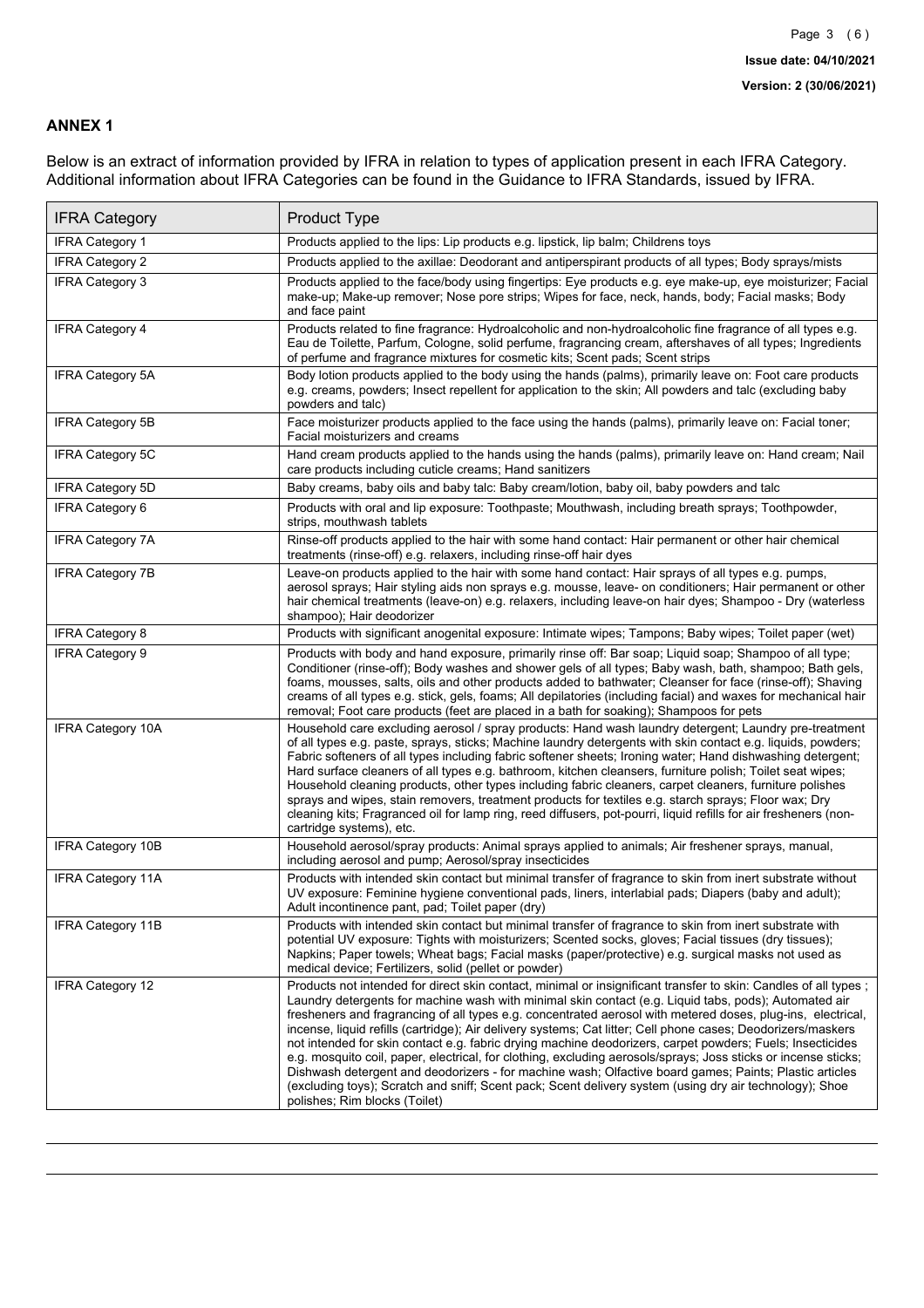## **IFRA CONFORMITY CERTIFICATE**

### **Customer: GRACEFRUIT LTD**

### **Product: FESTIVE FIG & SNOWBERRY FRAGRANCE 479565**

We certify that the above item is in compliance with the Standards of the INTERNATIONAL FRAGRANCE ASSOCIATION (IFRA - 48th Amendment / published June 2015), provided it is used in the following classes at a maximum concentration level of:

| IFRA classes [see annex for detail] | Maximum level of use (%) |
|-------------------------------------|--------------------------|
| <b>IFRA Class 1 Limit</b>           | Not approved             |
| IFRA Class 2 Limit                  | 1%                       |
| <b>IFRA Class 3.A Limit</b>         | 2.5%                     |
| IFRA Class 3.B Limit                | 2.5%                     |
| IFRA Class 3.C Limit                | 2.5%                     |
| IFRA Class 3.D Limit                | 2.5%                     |
| <b>IFRA Class 4.A Limit</b>         | 2.5%                     |
| <b>IFRA Class 4.B Limit</b>         | 2.5%                     |
| IFRA Class 4.C Limit                | 2.5%                     |
| <b>IFRA Class 4.D Limit</b>         | 2.5%                     |
| <b>IFRA Class 5 Limit</b>           | 2.5%                     |
| <b>IFRA Class 6 Limit</b>           | Not approved             |
| <b>IFRA Class 7.A Limit</b>         | 2%                       |
| IFRA Class 7.B Limit                | 2%                       |
| IFRA Class 8.A Limit                | 2.5%                     |
| IFRA Class 8.B Limit                | 2.5%                     |
| <b>IFRA Class 9.A Limit</b>         | 2.5%                     |
| <b>IFRA Class 9.B Limit</b>         | 2.5%                     |
| IFRA Class 9.C Limit                | 2.5%                     |
| IFRA Class 10.A Limit               | 2.5%                     |
| IFRA Class 10.B Limit               | 2.5%                     |
| <b>IFRA Class 11 Limit</b>          | 100%                     |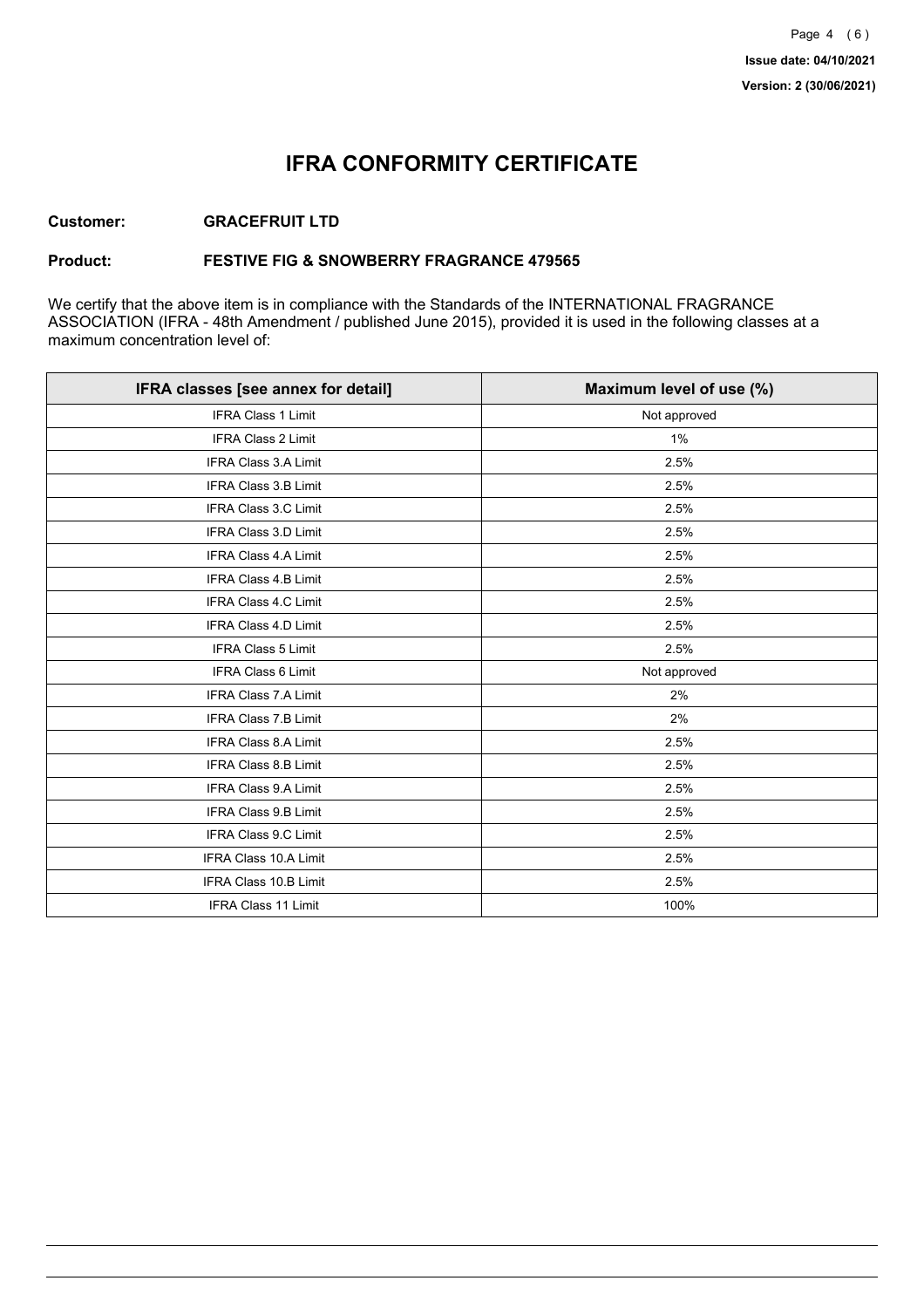# **IFRA CONFORMITY CERTIFICATE**

For other kinds of application or use at higher concentration levels, a new evaluation may be needed; please contact Gracefruit Limited.

The IFRA Standards regarding use restrictions are based on safety assessments by the Panel of Experts of the RESEARCH INSTITUTE FOR FRAGRANCE MATERIALS (RIFM) and are enforced by the IFRA Scientific Committee.

Evaluation of individual Fragrance ingredients is made according to the safety standards contained in the relevant section of the IFRA Code of Practice.

It is the ultimate responsibility of our customer to ensure the safety of the final product (containing this fragrance) by further testing if need be.

**Regulatory Affairs Department**